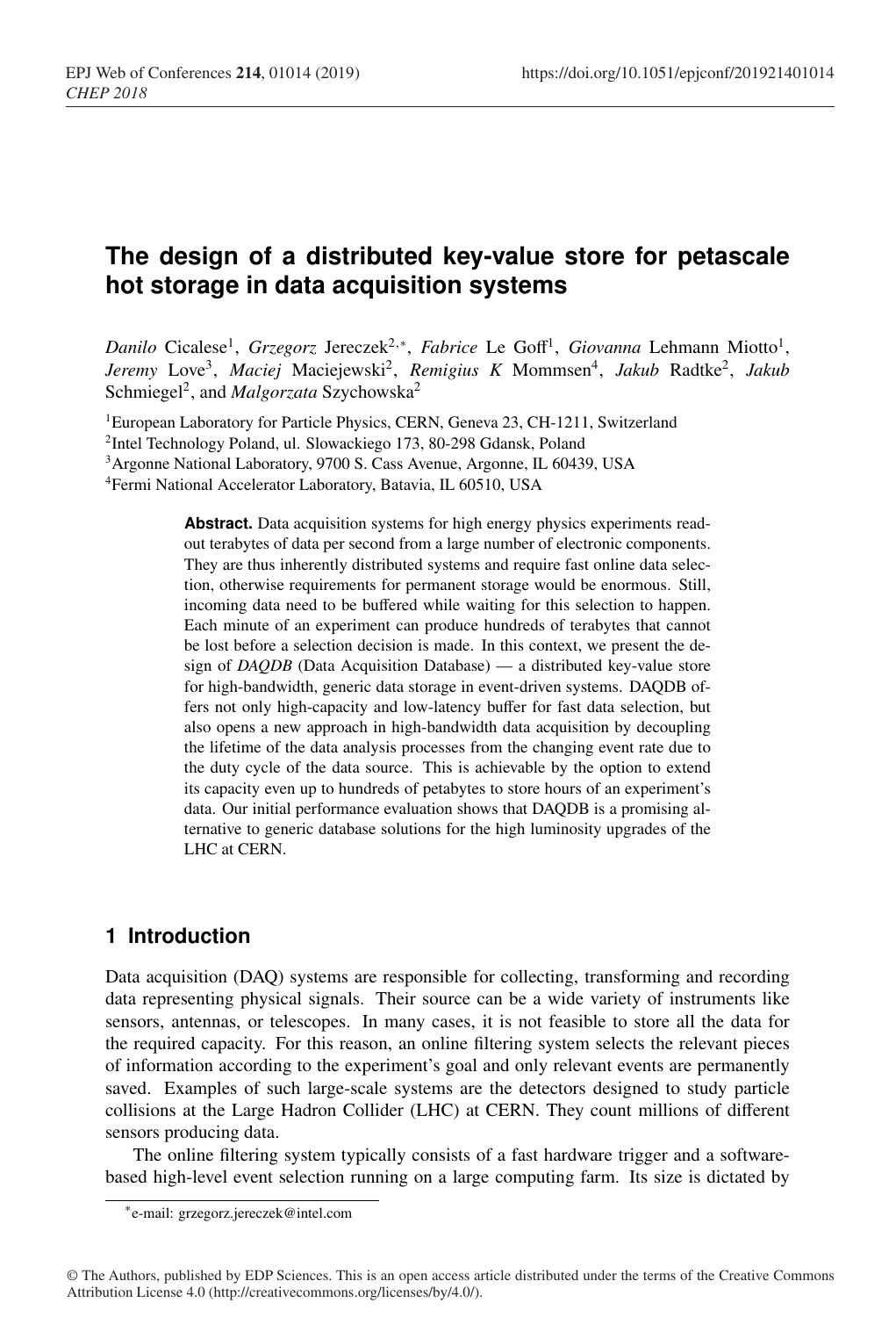the complexity of the selection algorithms and the rate of the incoming data. Transport and buffering layer between detector readout nodes and assembly/selection nodes are typically governed by experiment-dedicated software frameworks. The buffers at the readout nodes can typically store up to few seconds of data due to the high rates of the experiments. This is due to the capacity constraints and high costs of DRAMs. Other storage media, such as solid state drives (SSDs), cannot be considered because their performance and endurance would not meet the requirements of high-bandwidth experiments. As result, data-readout and dataselection subsystems are tightly coupled. The pressure on the readout buffers will expand even more with the next LHC upgrades, for which the data rates will continue to increase reaching 5 TB/s [1]. Furthermore, LHC experiments require to store selected events in the online data acquisition system for several days for security reasons: the data acquisition must reliably store dozens of petabytes. In summary, there is a need for a generic solution to handle data in high-bandwidth DAQ systems at petascale capacity.

The remainder of this paper is organized as follows. We first overview the current state of the art in Section 2 and present an overview of a traditional approach to data acquisition at the LHC experiments. We next propose and discuss the advantages of a new approach logical event building with hot storage. Our solution, a distributed key-value store for highbandwidth DAQ systems, DAQDB, and initial performance are introduced in Section 4. We conclude our work in Section 5.

## **2 Relevant work**

High-bandwidth DAQ systems have storage requirements which can exceed capacities and possibilities of available solutions [1, 2].

Relational databases [3] are limited by the information volume: when the amount of data increases, the query execution time can become slow [4]. The NoSQL data stores overcome this problem by limiting operations and taking advantage of horizontal scaling. Nowadays, more than 200 different NoSQL stores exist [5] and they are mainly categorized into keyvalue, wide column, document, and graph stores. In the Key-Value Store (KVS), data are represented as pairs of key and value, where the key is unique. The pair is stored in keybased look-up structures [6]. They are the best candidate for the event-driven DAQ systems. Redis [7], a widespread in-memory KVS, is used as database, cache and message broker and is exploited by many companies [8]. It offers good performance but suffers from the capacity limits of DRAM memories like the current readout buffers in DAQ.

Despite a large number of NoSQL stores, to the best of our knowledge, the existing systems do not satisfy the requirements of event-driven DAQ systems with enough performance.

# **3 Event building**

Detectors in physics experiments usually consist of numerous different sensors. They measure different quantities of the same physical studied phenomenon. Assembling the different sensors' data corresponding to the same physical event, e.g., a specific particle collision, is essential to analyze meaningful information. This process is called event building, and it is part of the DAQ system.

### **3.1 Physical event building**

The physical event building process aggregates information in a single, contiguous storage area, usually in RAM or in a file on a storage device. The data are fetched over a DAQ network from readout nodes.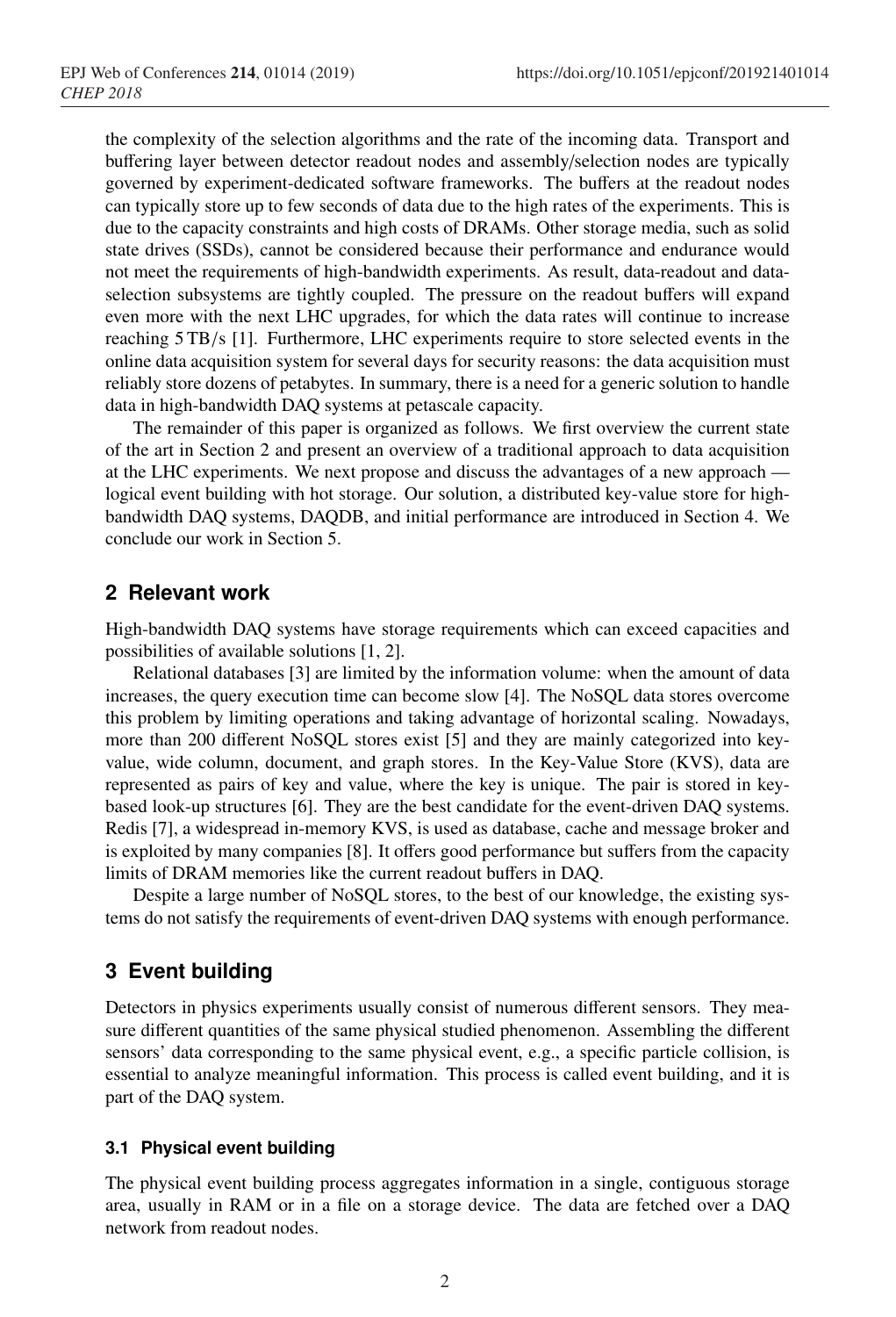The ATLAS experiment at the LHC implements physical event building in a two-step process: fragments are transferred from the detector to the readout system (ROS) via pointto-point optical links connected to FPGA-based PCIe cards. The data are buffered in the ROS and made available for the High-Level Trigger (HLT). The HLT processing unit collects and processes fragments of a given event. A data collection manager (DCM) dynamically distributes the available resources and orchestrates all the data flow process [9].

Another LHC experiment, CMS, implements physical event building in a similar strategy, the event builder assembles the fragments in the RAM, and a central entity supervises the allocation of available building resources to the events. The acquisition of all the data, from the detector to the selection of the interesting events are coupled. The DAQ system can buffer data up to 90 seconds before the HLT selection, and it can store only selected events for few days [10].

### **3.2 Logical event building with hot storage**

The physical event building is the traditional approach, where data fragments are fetched explicitly over a network from temporary buffers at the readout nodes to a single physical location. Here, we propose a new approach: *logical event building with hot storage*. The fragments are stored in a large distributed key-value store. The event building process is done internally in the KVS: the processing units can retrieve or delete all the fragments belonging to one event with a single query. The entire data exchange is handled internally by the KVS: the participating nodes are not aware of the network topology.

Each object, event data fragment, is associated with a key. The readout system inserts the data into the KVS with a simple operation, *put(key, object)*. The consumer, e.g., a filtering node, can request a specific object using the associated key, *get(key)*. In the KVS, the key and the object are treated as an opaque array of bytes. The KVS is distributed: a hash function is applied to the key to generate an identifier, which is used to determine the responsible node. This approach has already shown its potential, for instance, Amazon uses it for their core web services [11].

#### *3.2.1 Motivation*

The proposed DAQ architecture brings several advantages. The readout systems and the filtering nodes use the KVS interface to insert and retrieve data without being aware of the network topology. Moreover, the logical event building with hot storage can increase the data taking efficiency by decoupling real-time data acquisition from event selection. During the experiments, there are *inter-fill* periods where data are not delivered to the DAQ system. During this time and at the end of the data taking, the processing units are underutilized or even left idle. The KVS can be used as a large buffer to store events. It would allow to have less strict processing timeouts and/or a better sensor calibration, which implies a purer selection of events.

### *3.2.2 Challenges*

There are many challenges to overcome, but the main ones are the total *request rate* and *capacity* of the distributed KVS. The KVS must satisfy the requirements of the different experiments [1, 2] collecting terabytes of data per second and store hundreds of petabytes. The total number of readout nodes also changes across different experiments, but generally is in the order of hundreds of servers [1]. The rate of put requests can reach up to 1 MHz, with the value size in the range of 1 kB to 10 kB depending on the subdetector. On the other side of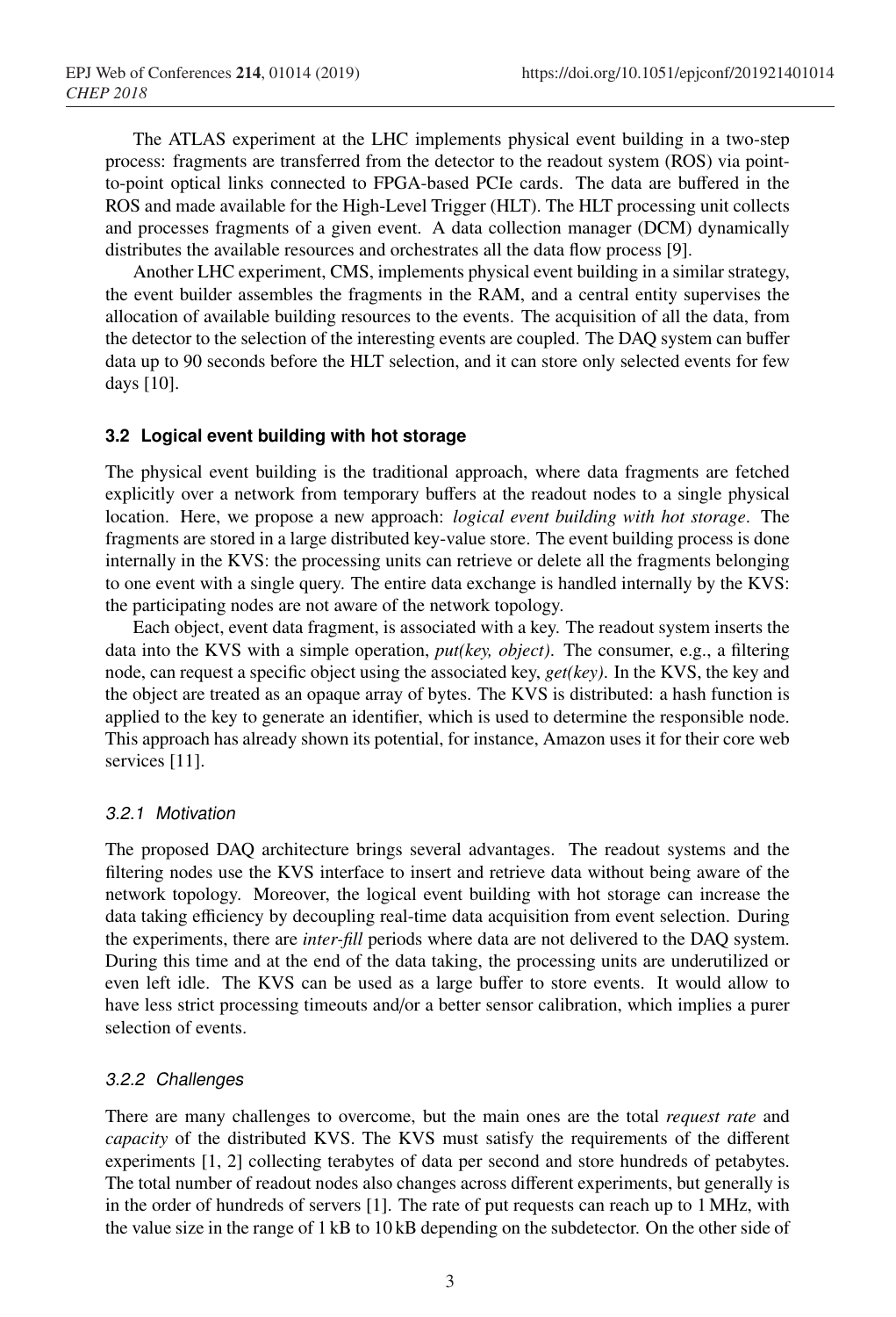

Figure 1. Single-node Figure 2. High-level design of DAQDB. DAQDB application.

the DAQ system, the filtering farm, there can be hundreds of thousands of clients accessing the KVS for all or partial event data in parallel.

The *key* identifies a specific fragment. Its structure has to be configurable and large enough to support specifics of DAQ systems: it has to identify the event, the subdetector and the run of the experiment. Considering 64 bits for event ID, and 16 bits for subdetector and run IDs, the total length of the key is in the order of 100 bits.

A *processing unit* needs to retrieve some or all the fragments of a specific event from the KVS. In the existing DAQ systems, as described in Section 3.1, the supervisor assigns an event that has not yet been processed to one of them. The KVS should provide the ability to directly select an unprocessed event.

The KVS should store data for hours and provide a *reliable service*: it should not lose unprocessed data event in case of failures. This can be realized saving data on persistent memory on each node and replicating the information over multiple machines.

# **4 DAQDB**

From all the KVS projects available, as described in Section 2, none was designed with the challenges from the previous section in mind. Here, we propose DAQDB [12] — a distributed key-value store for high-bandwidth data acquisition systems. The key design choices are made to optimize the data flow of a DAQ system and using the best potential of emerging technologies.

## **4.1 High-level design**

DAQDB is a dynamic user-space library, see Figure 1. Its high-level internal design is presented in Figure 2. The library can be used in various operation modes, for which some of the features described below are optional. The details behind that and the associated deployment models are discussed in Section 4.2.

Key/Value API The library exposes API that provides typical operations for data stores, like Get(key, options), Put(key, value, options), Update(key, value, options) and Remove(key). The key is used to route the requests to the appropriate DAQDB nodes which are handled by the library internally. The key, in contrast to the generic strings typically used, is composed of multiple sub-keys: operations on a range of keys are more efficient avoiding costly parsing of strings. In the range operations, the user can define lower and upper boundaries for each sub-key. This is important for filtering nodes that request a subset of data from specific detectors.

The structure of the key can be defined in the configuration of DAQDB, and one of the sub-keys needs to be specified as *primary key*. This represents a unique identifier for a set of key-value pairs, e.g., an entire physics event. There is a set of attributes assigned to each primary key, e.g., replication scheme or distributed lock. These attributes are kept in metadata attached to each key in the data store.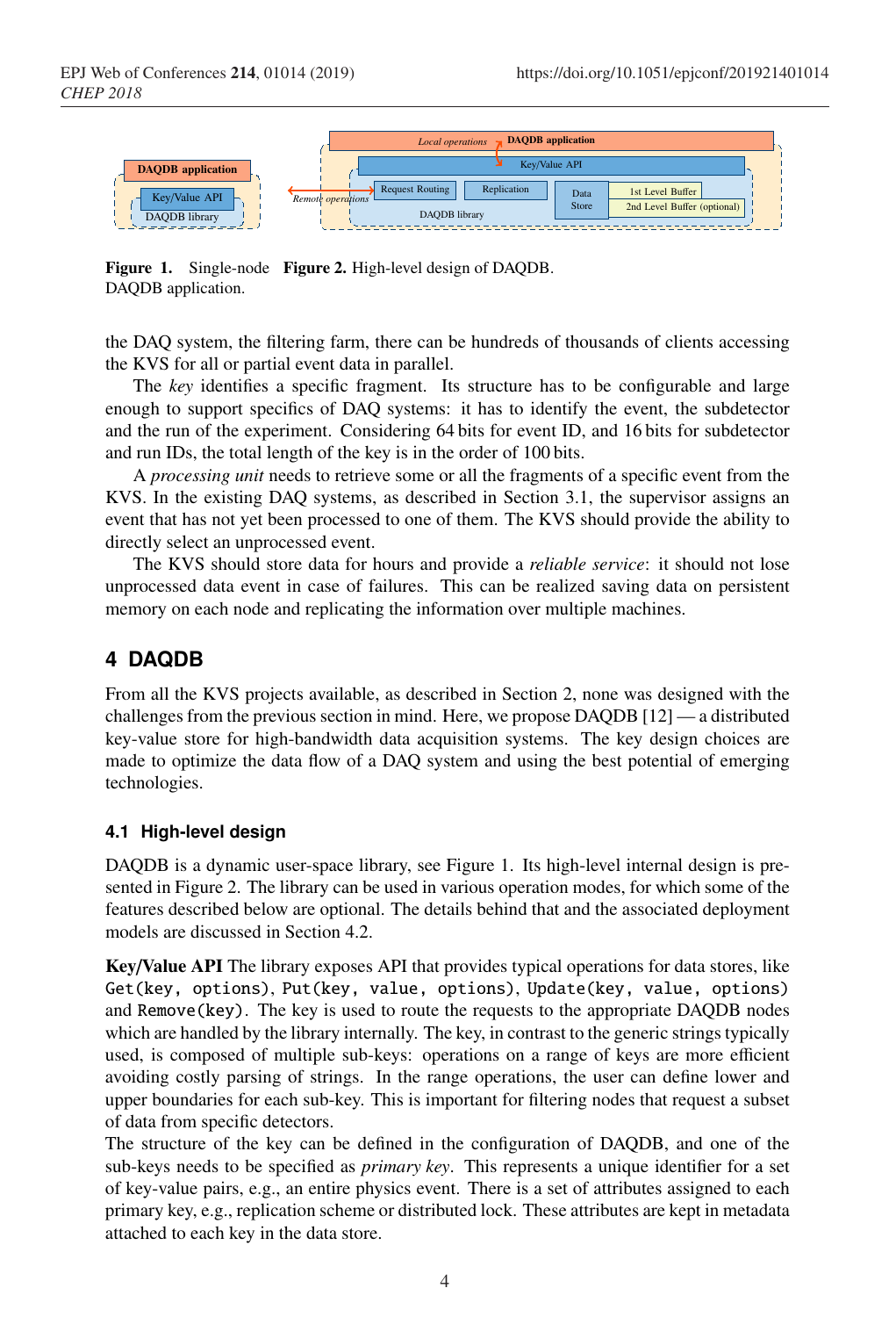Data store DAQDB offers two buffer levels as presented in Figure 2. The first level provides high bandwidth and terascale capacity, whereas the second one extends the storage capacities to petascale at the cost of lower bandwidth. For each key, it is possible to decide which buffer to use, this helps in addressing the traditional challenge of storage systems, where performances are traded for capacity. This feature is crucial for DAQ systems where only a small part of the data is used for fast data rejection. In this case, the incoming data are stored in the high-bandwidth buffer, whereas the high-capacity buffer stores pre-accepted events that are waiting for the final selection. Nevertheless, performance and capacity requirements for both buffers, in the context of the LHC upgrades, are still challenging and can be difficult to meet by technologies available today. The technological advances that DAQDB is building on are discussed in Section 4.3.

Distributed lock The nodes performing data selection need to access events, not yet processed, in typical DAQ systems. In most of the cases, a central supervisor manages the assignment of events, becoming a single point of failure. DAQDB is designed to build fully distributed systems implementing a distributed lock mechanism. DAQDB provides a GetAny(options) command that retrieves any primary key, e.g., an event, from the data store not yet locked. This mechanism is implemented with a global attribute, LOCKED. In this way, the DAQDB client is capable of acquiring exclusive access to the data of an event, not yet processed. Additionally, options can be used to control from which buffer level to retrieve the data, it allows to distinguish between events awaiting fast filtering or event building. If needed, the LOCKED attribute can be also controlled with the Update(options) call. This algorithm assumes that all data associated with a given primary key eventually arrive and must be accessible before data processing starts.

#### **4.2 Deployment models**

As explained previously, DAQDB is a library that can be embedded into applications in different operation modes.

Figure 3 shows the base model, in which readout applications use DAQDB with one or two levels of buffering. Here, the same nodes are used both for detector readout and storage. Fewer servers can be used, however, they need to be capable of running both workloads in parallel. Incoming data are inserted into the data store locally reducing the network load. The data processing applications access the information using the DAQDB library without any local buffering capabilities. Their requests are routed internally to appropriate DAQDB nodes on the readout side.

Figure 4 shows a different model, where an independent group of servers provides the storage functionality. Here, both readout and data processing applications embed DAQDB without any level of buffering. All their requests issued via the DAQDB interface are routed internally to storage nodes, which run standalone *thin-server* applications that provide storage capabilities. With this approach, DAQDB can optimally distribute the requests across the available pool of servers to improve the performances. However, in the system, more servers are needed and there is an increase in the network load.

### **4.3 Technology insights**

The implementation of DAQDB is based on technological advantages given by the newest hardware and software capabilities to approach the challenges defined in Section 3.2.2.

Storage media DAQDB uses two-level buffering scheme designed to meet bandwidth and capacity requirements. The 1<sup>st</sup> level buffer is meant to act as a high-bandwidth buffer with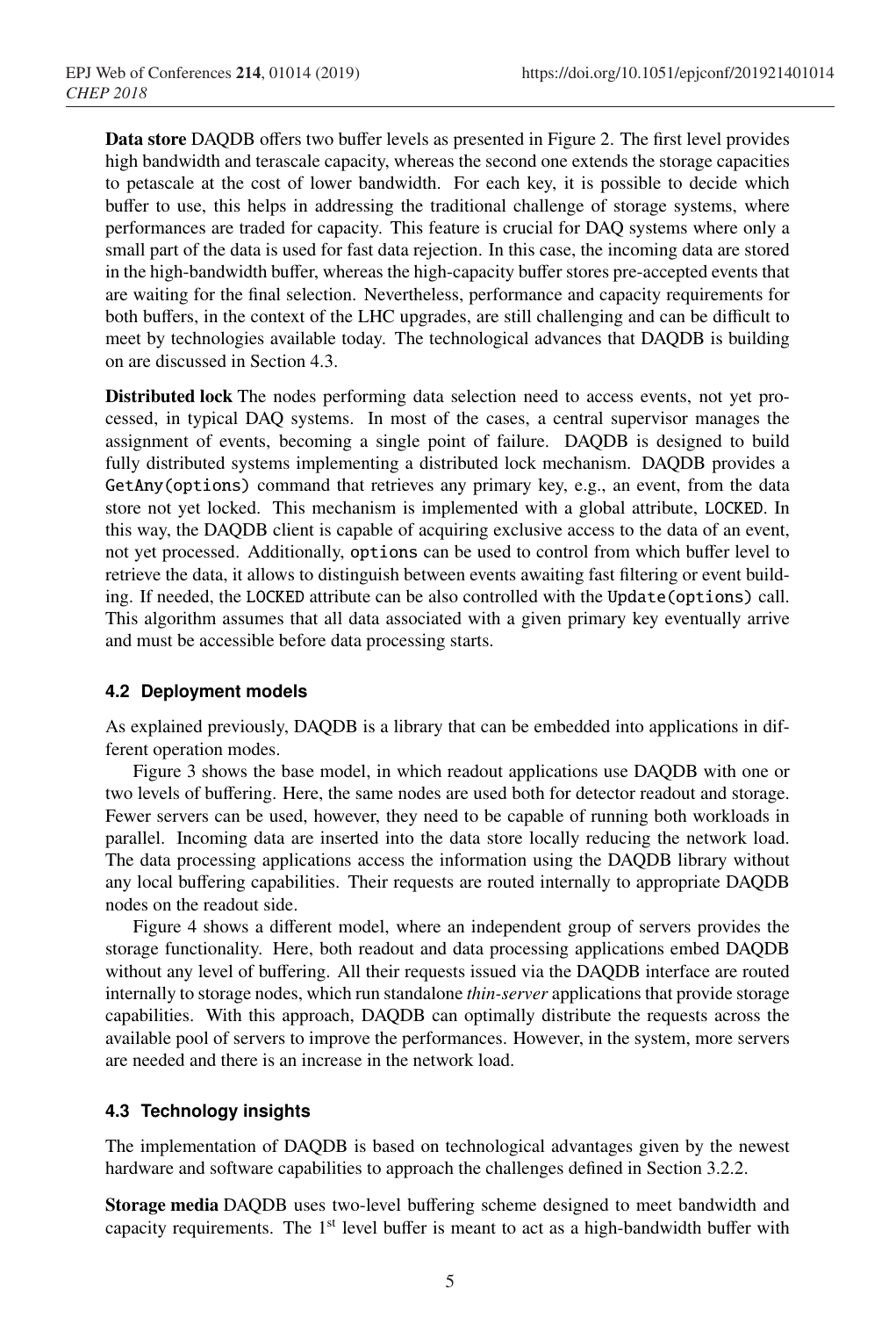

Figure 3. Base deployment model.



Figure 4. Deployment model with detached storage.

a terascale capacity. The underlying technology is byte-addressable and high-capacity *persistent memory* [13, 14]. It overcomes the limitations of DRAM mentioned in Section 1, providing the required performance. The current generation of Intel Optane DC Persistent Memory offers up to 3 TB of memory capacity per CPU socket. Assuming input data flow of 100 Gbit/s [1], a couple of minutes buffer per single CPU becomes feasible. To fully exploit the capabilities of persistent memory, it is necessary to use new programming paradigms. DAQDB is optimized by design for persistent memory and uses PMDK libraries [15] as interface.

The 2<sup>nd</sup> level buffer is optional and can be used to extend storage capabilities and/or decouple data readout from data selection. The medium behind is non-volatile storage media like SSDs accessed via PCIe (NVMe). From the software perspective, they are accessed directly from user-space with the software interface offered by SPDK libraries for performance reasons [16]. Deriving from available PCI lanes and disks capacities, DAQDB can offer a high-bandwidth petascale buffering solution. In case the  $2<sup>nd</sup>$  level buffer is used, which can potentially handle hours of data, the data need to be persistently stored to prevent significant loss. Disk writes are considered persistent, while all the metadata are kept in the memory medium, thus usage of persistent memory in contrast to volatile DRAM is crucial. DAQDB is capable of delivering data and metadata persistency.

Data structure The number of writes is equal to or greater than the number of reads, so the data structure, built on top of the two levels of buffering, is optimized for write workloads. Furthermore, on the readout side, the system remains synchronized to a detector producing data at high rates requiring fast buffering capability, as described in Section 3.2.2. From the functionality perspective, there is the need for range query operations. For this reason, DAQDB uses a modified adaptive radix tree (ART) [17] structure. This structure provides O(k) time for accessing data at the cost of used capacity over regular binary trees. Capacity constraints driven from regular Radix Tries are addressed by ART, in contrast in DAQDB we have modified the ART algorithm to address even more savings in data structures volume by additional tree compression on branches with single child structure, that are common to large systems with constrained network configuration, and complex descriptive key structure.

Data partitioning If an operation has to be performed on a remote node, DAQDB internally handles routing requests. DAQDB implements a *zero-hop* distributed hash table (DHT) [11, 18]: each node maintains enough routing information to route a request directly to the target node. In this way, the latency is reduced by avoiding routing through multiple nodes, typical of many DHT systems, such as Chord [19].If the storage nodes are the same as detector readout nodes, data locality is generally desired to reduce the network load. This is achievable by replacing hash tables with user-configurable look-up tables.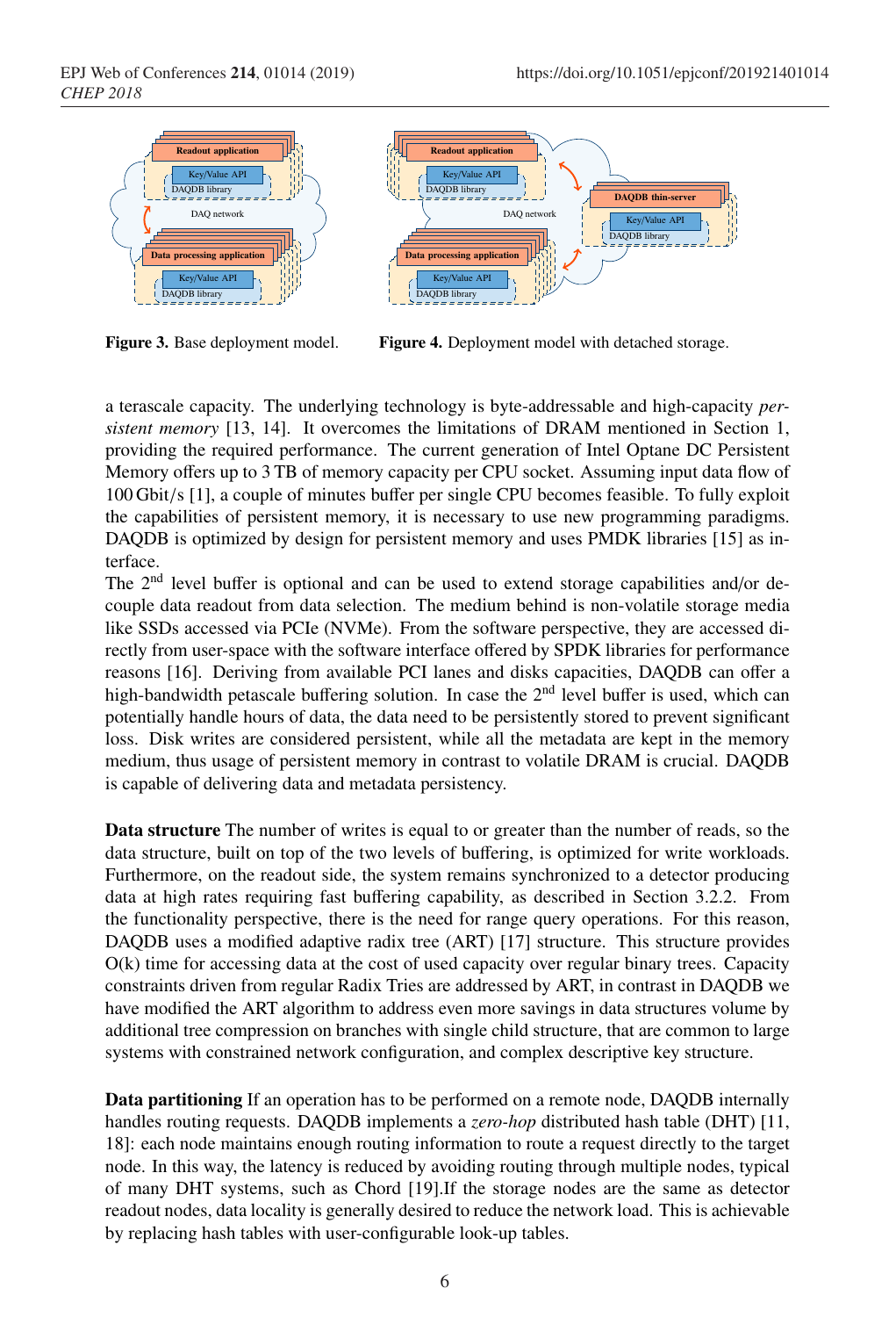

Figure 5. Operations per second of a single readout thread using DAQDB and Redis for different value sizes.





Figure 6. Operations per second of a single filtering thread using DAQDB and Redis for different value sizes.

Data transport In any distributed system, the transport layer is often a major performance constraint. To achieve high-performance, it is needed to use the newest technologies that reduce CPU latency and overhead, as well as reduce the network overhead. RDMA, in particular, provides mechanisms for accessing remote memory, including persistent memory, and therefore allows zero-copy operations on distributed data sets. It is well-known that current RDMA implementations do not scale well up to large clusters. The reason is that RDMA-capable NICs require cache for each connection state [20]. Considering the scale of the system described in Section 3.2.2 with hundreds of thousands of clients issuing requests to the KVS for event data in parallel, it becomes an essential aspect of DAQDB design. To address this, DAQDB uses eRPC [20] as its transport layer which provides scalability to a large number of nodes and CPU cores.

### **4.4 Single node performance**

The first proof point for DAQDB is the initial performance evaluation in a simple scenario on a single node. There is one thread emulating a readout application, which executes put requests with a predefined value size. A second thread emulates a data filtering application. It retrieves the data inserted earlier by the readout thread and immediately deletes them from the store. The duration of a single test is thirty seconds. The goal is to prove that the initial implementation of the design presented in this paper provides expected levels of performance. In this version, DAQDB uses 24-bit radix trie, which ultimately will change to the adaptive radix trie described earlier. The S2600WF board with two Intel Xeon Gold 6140 CPU eighteen-core CPUs is used for this evaluation. Persistent memory is emulated with ramdisk (i.e., /dev/shm) using 80 GB out of 96 GB of available memory.

Figure 5 and Figure 6 show that DAQDB performs better than a well known single-node KVS, Redis [7], used as a reference. It is evaluated in similar scenario with parallel put and get operations using *redis-benchmark* with the same ramdisk emulation of persistent memory [21]. Volatile allocations are used for both data structure and values in contrast to DAQDB which keeps data structure persistent. On the other hand, it must be also taken into account that in this scenario DAQDB is an embedded data store in contrast to Redis which requires inter-process communication between the store and the benchmark application. Still, DAQDB maintains high mean throughput just below 300 KOPS in the entire range being around three times more than Redis. The minimal value of 241 KOPS and maximum standard deviation of 7.6 KOPS prove also stable performance over time. Although this performance evaluation is preliminary, it is already apparent that a dedicated KVS for DAQ systems is a promising approach.